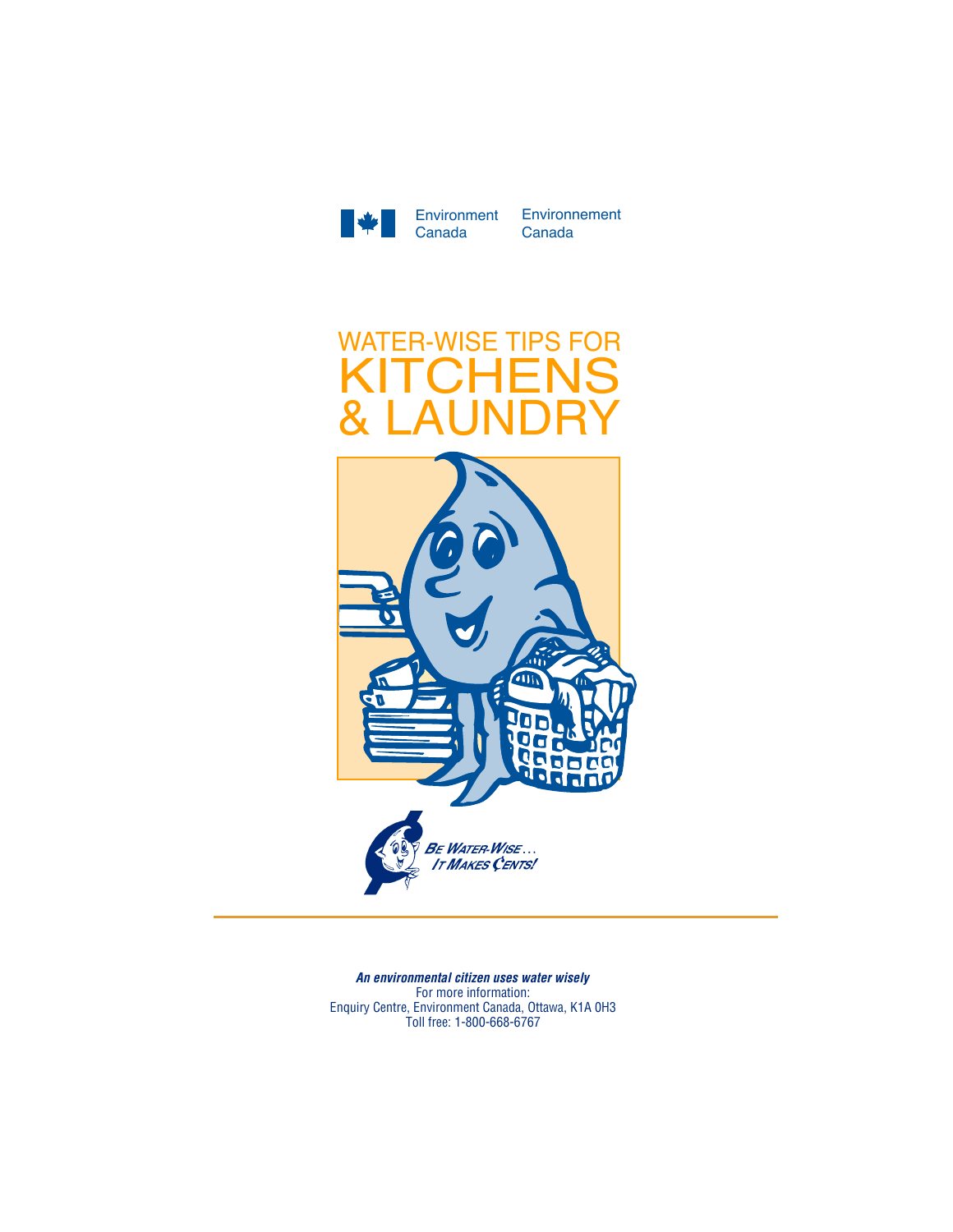

## **ooking and cleaning Shouldn't make waste**<br>
Shouldn't make waste

By making a few small changes to your cooking and cleaning habits in the kitchen and laundry areas, you can drastically reduce the amount of water you use without cramping your lifestyle.



### **ive your dishes a quick rinse — not a shower!**

If you wash dishes by hand, don't leave the water running for rinsing. If you have two sinks, partially fill one with soapy water and the other with rinse water. If you have only one sink, gather washed dishes in a dish rack and rinse them with a spray device or in a pan full of hot water.

If you have an automatic dishwasher, use it only to wash full loads, and use the energy saver or shortest cycle.





# **lean and cook food the wise way**

When cleaning fruits and vegetables, never let the tap run continuously. Instead, wash them in a partially filled sink, then rinse them quickly under the tap.

When boiling vegetables, use only enough water to cover them, and use a tight-fitting lid. Steaming uses even less water while conserving more nutrients.





Keep a bottle of drinking water in the refrigerator instead of running the tap until the water gets cool each time you want some. Be sure to rinse the container and change the water every few days.

For information on Canada's freshwater resources, visit our Web site: www.ec.gc.ca/water